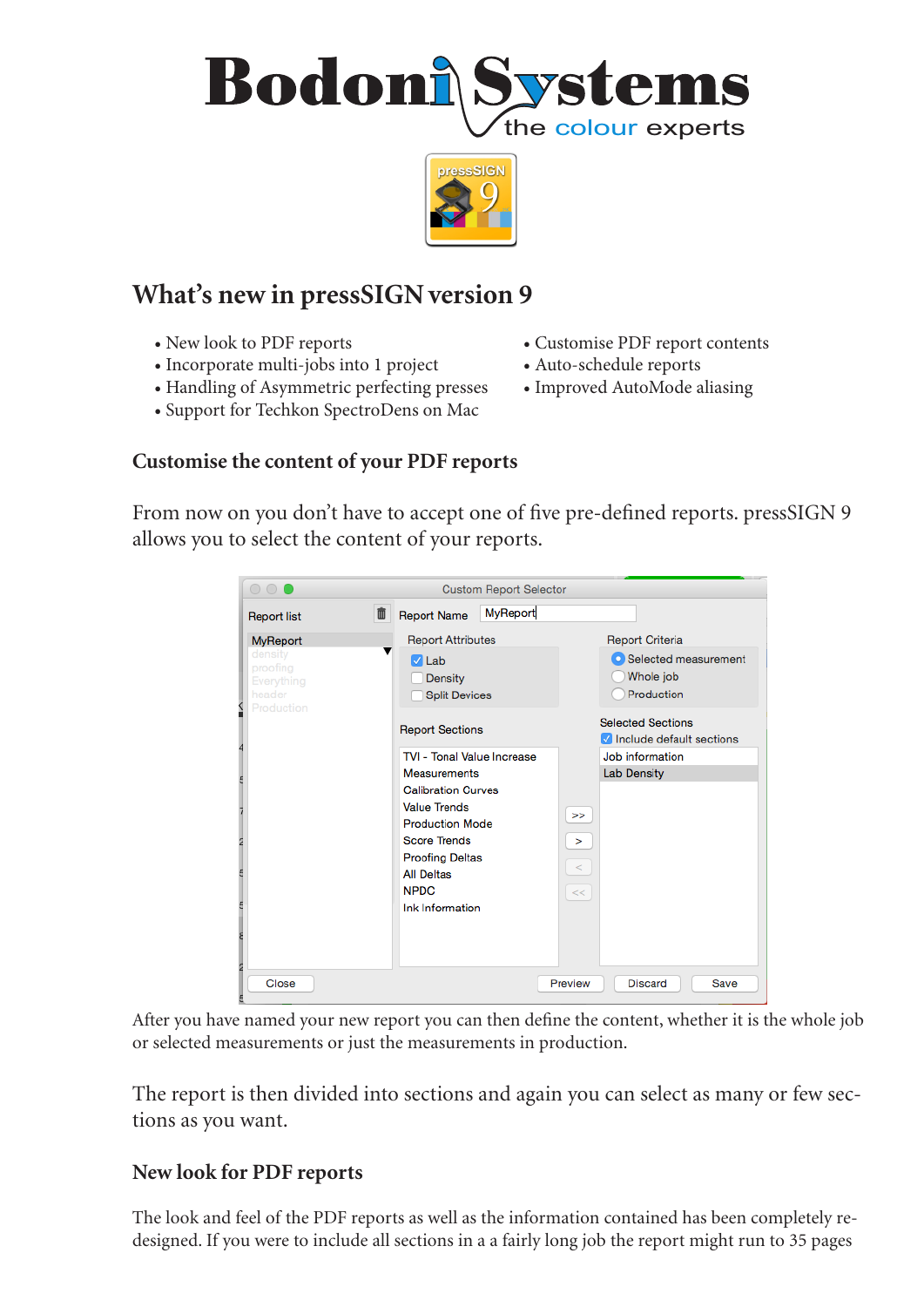or more. Each section of the report is given much more space and we have added more information to each section and an additional section on NPDC. [Click here](http://www.bodoni.co.uk/pdfs/Example_pS9_Report.pdf) for an example of the new style production report with all sections.

### **Projects and Jobs**

Frequently a single job is part of a multi-part project. For example a book may contain many pages which make up an imposition this imposition has always been treated as a single job in pressSIGN. Now these sheets can be configured and grouped as a project. The project will be given a name and jobs can be created which will be children of the project. The project will have a score based on the average of all the jobs that make up this project.

We see this as being part of automatic job creation from a pre-press system, like Agfa Graphic's Apogee that can be organised into projects as well as single jobs.

| Job Name                            | Date<br>$Cl_{1}$ | Score %        |
|-------------------------------------|------------------|----------------|
| $\blacktriangleright$ book          | 08/03/2018 15:18 |                |
| 29250 M                             | 08/03/2018 10:20 | 78             |
| srodki 1-Front                      | 08/03/2018 10:20 | 78             |
| 2801971_HOUX_ENRAF NONIUS 2801971 2 | 07/03/2018 16:17 | $\overline{a}$ |
| 377070                              | 07/03/2018 12:02 | 64             |
| 02 <sub>1</sub>                     | 07/03/2018 12:02 | 64             |
| 2801971_HOUX_ENRAF NONIUS 2801971 1 | 07/03/2018 13:53 | -              |
| $\triangleright$ V-90379            | 06/03/2018 16:43 | 80             |
| SpectroDens NG for MAC test         | 18/01/2018 13:48 | 67             |
| rugby CMYK scan                     | 01/03/2018 11:44 | 80             |
| old device test                     | 19/01/2018 11:27 | 64             |
| 150167                              | 13/02/2018 10:42 | 87             |

The screenshot above illustrates a group of projects and when you click on the triangle next to the project the job children appear.

The new job window now has the option to create a project as well as a job. See screenshot below.

|                         |                                                                  | New Job                                                                    |            |                          |           |          |               |        |
|-------------------------|------------------------------------------------------------------|----------------------------------------------------------------------------|------------|--------------------------|-----------|----------|---------------|--------|
| <b>Site</b>             | pressSIGN Demo Server                                            |                                                                            | $\Diamond$ |                          | ÷         | $\cdots$ | ٠             |        |
| <b>Create As</b>        | Project                                                          | <b>O</b> Job                                                               |            |                          |           |          |               |        |
|                         | Project My first Project                                         |                                                                            |            |                          |           |          |               |        |
| Job Name / ID Section 1 |                                                                  |                                                                            |            |                          |           |          |               |        |
| <b>Template</b>         | None                                                             |                                                                            | ¢          | $\prec$                  | $\ddot{}$ | 1.11     | $\frac{1}{2}$ | $\geq$ |
| <b>Target</b>           | ISO 12647-2:2007 Coated Black Backing                            |                                                                            | ¢          | $\overline{\phantom{a}}$ | $\ddot{}$ | $\cdots$ | ۰             | >      |
|                         | Target CMYK Lab values adjusted relative to paper                |                                                                            |            |                          |           |          |               |        |
| <b>Ink Paper</b>        | <b>Generic Coated Paper</b>                                      |                                                                            | $\Diamond$ | $\prec$                  | $\ddot{}$ | $\cdots$ | ٠             | $\geq$ |
| <b>Press</b>            | <b>KBA Rapida</b>                                                |                                                                            | ¢          |                          | $\ddot{}$ | $\cdots$ | ٠             |        |
| Front                   |                                                                  | M                                                                          |            |                          |           |          |               |        |
| <b>Back</b>             |                                                                  |                                                                            |            |                          |           |          |               |        |
|                         | Assign colours to this job by clicking on one of the unit icons. | You can also drag a colour from one unit to another to swop the assignment |            |                          |           |          |               |        |
|                         |                                                                  |                                                                            |            |                          |           |          |               |        |
|                         |                                                                  |                                                                            |            |                          |           |          |               |        |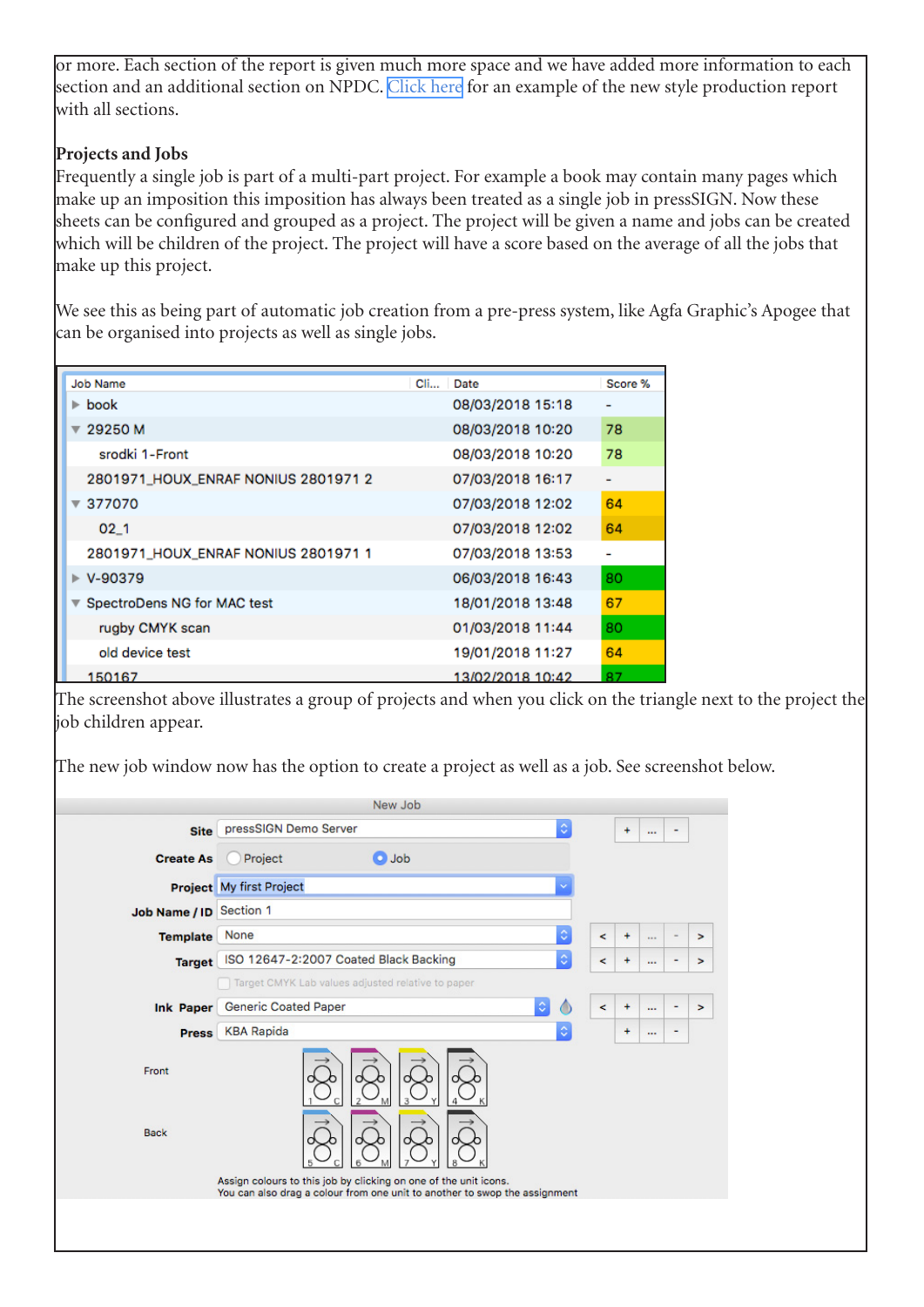#### **Auto Schedule reports**

You need to know what's happening on press but time is limited. The new Auto Scheduling feature of press-SIGN GPM will keep you in touch without the need to go to the press room or look up information in press-SIGN.

Using the Mobile Client go to your favorite web browser and login. Here you can filter and search the whole pressSIGN database of jobs. As the production manager you might want to see which jobs had a make-ready time greater than 10 minutes. The account manager may need to know how well you have printed for his top customer. The pre-press manager may want to know how well the TVI or grey balance is performing. The MD may want to get an overview of the print quality achieved. All these features as many more can be set up so that different stakeholders can receive different reports on the print production automatically to their email.

| <b>Select Search</b>         |                      | $ \hat{\mathbf{v}} $<br>Close        | Schedule | F                      |
|------------------------------|----------------------|--------------------------------------|----------|------------------------|
|                              |                      | $3/1$ ; $\mathbb{Z}$ New             |          | Delete<br>Clear<br>New |
| ormance                      | Overall              |                                      |          | $\mathbf{x}$           |
|                              | P.                   | Job                                  |          | $\ddot{}$<br>٠         |
|                              |                      | Country<br>Site                      |          |                        |
| Spot<br><b>Score</b>         | cmyl<br><b>Score</b> | Site Group<br>Press<br><b>Target</b> |          |                        |
| $\overline{\phantom{a}}$     | 100 \$               | Ink & Paper                          |          |                        |
| $\qquad \qquad \blacksquare$ | 100 \$               | Date<br>Time                         |          |                        |
| $\qquad \qquad \blacksquare$ | 100 \$               | Score                                |          | $\ddot{}$              |
| $\qquad \qquad \blacksquare$ | 100 S                | Client<br>User                       |          |                        |
| $\qquad \qquad \blacksquare$ | 100 \$               | Comments<br>Category                 |          | Save<br>Show           |
| 100 %                        | 98 %                 | Subcategory                          |          |                        |
| $\overline{\phantom{a}}$     | 99 %                 | Spot<br>Makeready Time               |          |                        |
| $\qquad \qquad$              | 98 %                 | 98%                                  |          |                        |

Choose any single or multiple search criteria to get the information you want. For example, all jobs printed by nightshift operators over the last week or Select certain spot colors to see how well they have been printed. for a particlar client. The choices are infinite.

Once you have selected your search, select who will receive the email, how frequesntly they will receive it and

| <b>Edit schedule</b>  |                                                          |  |  |  |  |
|-----------------------|----------------------------------------------------------|--|--|--|--|
| <b>Title</b>          | Low Score Warning                                        |  |  |  |  |
| Language              | ¢<br>English                                             |  |  |  |  |
| Query                 | ़<br><b>Low Score</b>                                    |  |  |  |  |
| <b>Filter</b>         | ٥<br>Overall                                             |  |  |  |  |
| <b>Repeat</b>         | Weeks<br>¢.<br>1<br><b>Always send</b>                   |  |  |  |  |
| <b>Report format</b>  | ¢<br>DD/MM/YYYY<br><b>PDF</b><br>٥<br><b>Date format</b> |  |  |  |  |
| <b>Start date</b>     | ¢<br>15:00<br>2018-02-27                                 |  |  |  |  |
| <b>Recipient name</b> | <b>Quality Manager</b>                                   |  |  |  |  |
| <b>E-mail address</b> | qm@printer.net                                           |  |  |  |  |
| <b>Delete</b>         | Save                                                     |  |  |  |  |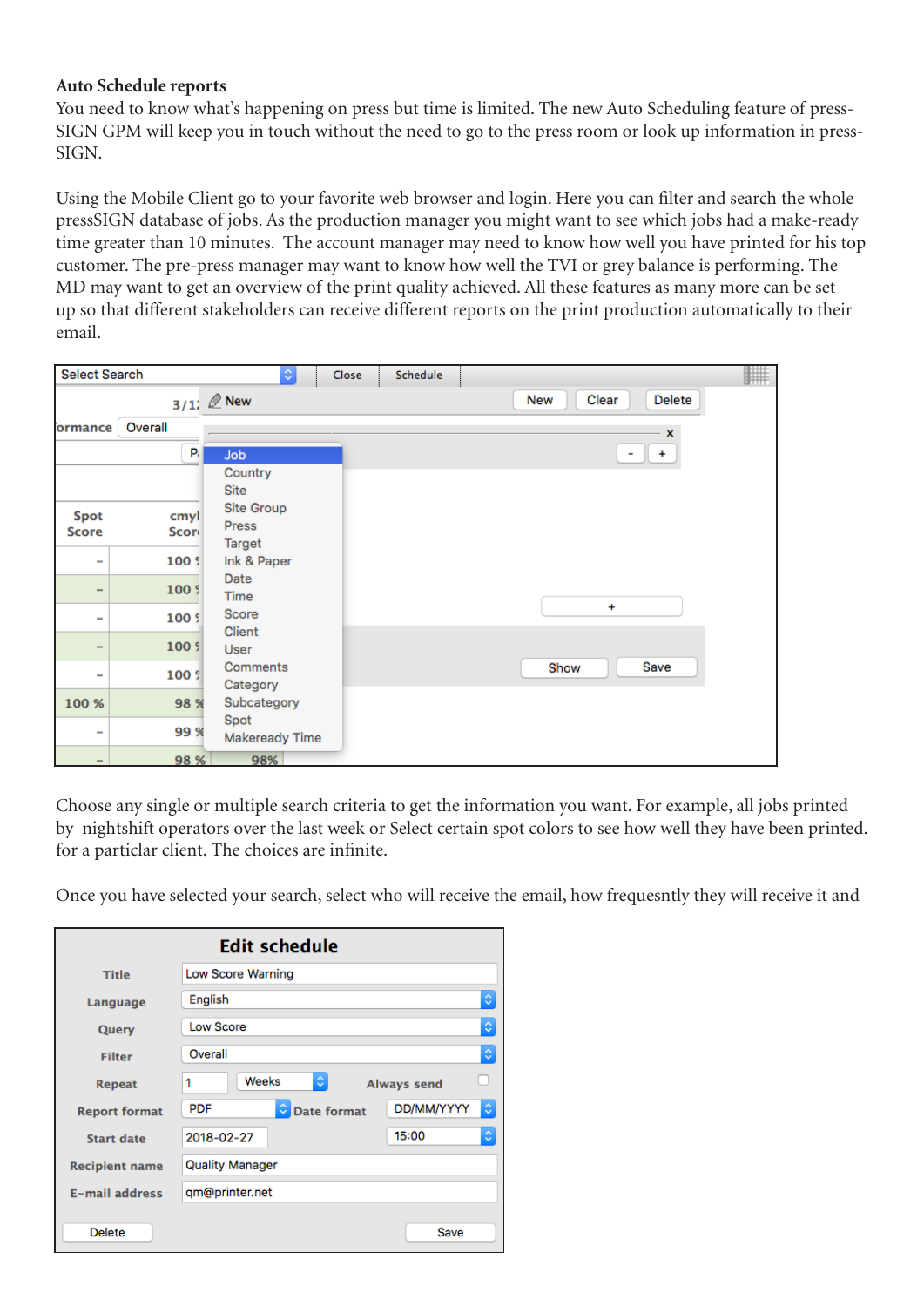in what format PDF, csv or XML

#### **Automode updates**

The use of Automode has become increasingly popular with our users around the world. We have increased the number of file formats that Automode can use to open and create jobs automatically from the file that the hot folder watches.

In addition we have made Automode more flexible. Automode will now search the whole file for a particular match which will then allow the appropriate template to be utilised.

#### **Asymmetric Perfecting Presses**

Asymmetric perfecting presses can now be set up in pressSIGN. For example, an eight color perfecting press can be configured to run with 6 units on one side and 2 units on the reverse. pressSIGN will now handle this type of press arrangement.

#### **Techkon SpectroDens for Mac**

The popular Techkon SpectroDens was orginally only available for Windows operating system. Recently it was made available to work with OSX. pressSIGN now supports the SpectroDens on the Mac OSX 10.9 or higher.